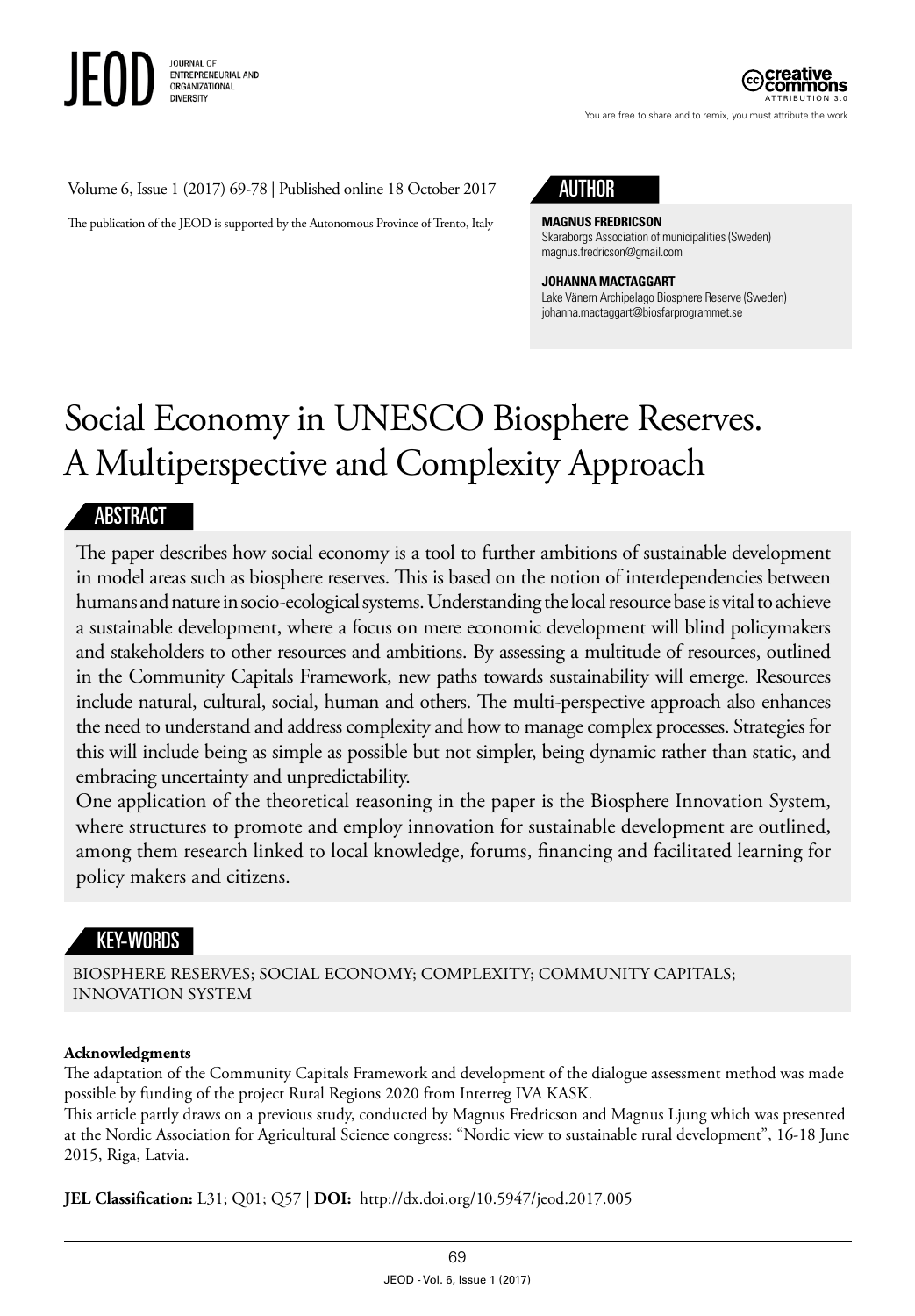## **1. Introduction**

This paper brings together social economy, entrepreneurial social infrastructure and UNESCO biosphere reserves by discussing some accessible theoretical frameworks. It aims to explore possibilities for enhancing social economy when viewing biosphere reserves as socio-ecological systems, as well as the role of biosphere reserves in providing rich growing grounds for enhancing social economy. The main research question is whether biosphere reserves contribute to an enhanced social economy, and in what way.

Around the world there are areas designated by UNESCO as model regions for sustainable development. They are called Biosphere Reserves (BRs). Currently there are 669 BRs in 120 countries within the UNESCO Man and the Biosphere (MAB) Programme. They are connected through a worldwide network where best practices are shared and showcased to other regions. BRs are areas that are designed to demonstrate and develop models for balanced relationships between humans and nature. These regions include areas of terrestrial and coastal ecosystems and represent different socioeconomic contexts, governance structures and ecosystem types. One of the intentions of the MAB Programme is that the designation of a BR can help raise awareness among local citizens and government authorities on issues related to sustainability, showing, i.e. how land use and conservation can go hand in hand. BRs add a unifying role and connect different actors through learning processes in a strategic way. They also serve as pilot areas where new approaches and new knowledge is tested to achieve a sustainable development.

The social economy is described by the EU as a "significant proportion of Europe's economy (…) intended to make profits for people other than investors or owners" (European Commission, n.d.). In our understanding, the social economy has the potential to contribute to a resilient society by providing sustentation for people affected by change processes or, i.e. with varying functionalities, thus, creating a socially, economically and ecologically sustainable society. We perceive social enterprises, started or run by social entrepreneurs, as important tools to enhance the social economy. The MAB Programme points out that "social entrepreneurs can contribute to BRs activities, hence contributing to sustainable development" (UNESCO, 2016: 9). A social enterprise is built around a mission statement that is not limited to achieve profits, but rather to (re-)invest in its members, employees or local community (ASC, 2013: 8). This is further outlined in the *Social Enterprise & Biosphere Reserve Development Framework* (SEBR Framework), where it is implicitly stated that "Social capital shapes the quantity and quality of our social interactions and how well we can act collectively to tackle issues in our lives. It is therefore a critical resource for any intervention aiming to deliver lasting benefits" (ASC, 2013: 7).

This paper builds on efforts by, among others, the Executive Director of Assist Social Capital, Colin Campbell, and a network of biosphere reserves establishing a framework for social enterprise and biosphere reserves (ASC, 2013). The current action plan for the MAB Programme highlights the importance of BRs as incubators for social economy by providing "guidance and training to entrepreneurs and social enterprises on involvement in BRs" (UNESCO, 2016: 9).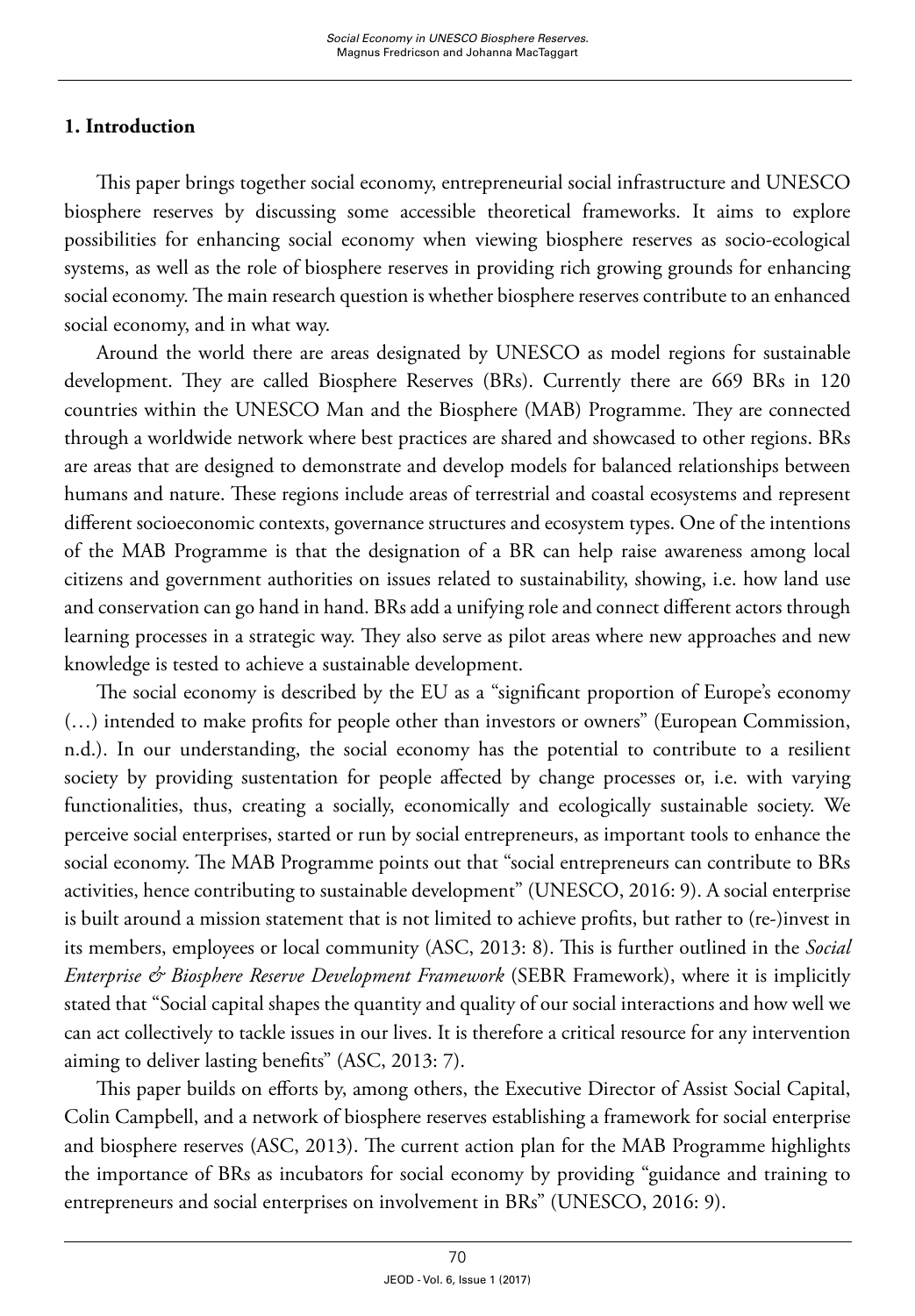The article sets out to explore (i) what are the possibilities for an enhanced social economy by viewing BRs as socio-ecological systems, and (ii) how BRs contribute to a developed social economy through these possibilities. Moreover, this article proposes a model, the Biosphere Innovation System (BIS), outlining how a BR can contribute to enhancing social economy.

The paper initially introduces the concepts of biosphere reserves and social economy through a literature review (Section 2). Thereafter, the Community Capitals Framework approach (Section 3), along with the complexity and sustainable development concepts (Section 4) are presented. Section 5 outlines the locally developed Biosphere Innovation System (BIS), a proposed model for incubating social economy in a BR (Bergstrand, Björk and Molnar, 2011). While highlighting these frameworks independently, commonalities are further explored in the conclusions (Section 6). The article is built on desk research and reflection with regards to the parts concerning complexity and community capitals, as well as an empirical approach with regards to developing the BIS model and establishing the Lake Vänern Archipelago BR in Sweden.

#### **2. Literature review**

The concept of social-ecological systems emphasizes that people shall be seen as part of—not separate from—nature, and that the boundary between social and ecological systems is artificial and arbitrary (Folke et al., 2016). Resilience in society and its life-sustaining ecosystems is crucial for maintaining options for future human development. It should be noted that resilience is a term rooted in ecology, and that the transfer of an ecological notion into a sociological context poses challenges, even though it has become commonplace (Olsson et al., 2015). Loss of resilience can cause loss of valuable ecosystem services, and can lead to rapid negative changes in different situations for people, ecosystems or whole cultures. For example, if water is polluted by human activities, there will no longer be clean water available, and if pesticides and scaling of agricultural land lead to loss of wild bee populations, the service of pollination may be lost. Both these examples would have economic and social impacts on local communities and both examples are currently happening around the world today. Working for increased resilience means finding new ways to turn crises into innovative catalysts for sustainable development.

Building a society based solely on ambitions for economic growth, could blind policy makers and the society in general to the multitude of resources that could make up a base for working with sustainable development. In addition, diversity is key to building resilience in systems<sup>1</sup>. This also

<sup>1</sup> Here diversity is interpreted in a broad sense "equating it with differentiation, heterogeneity, and variation" (Norberg and Cumming, 2008: 9). Resilience is the capacity of a system to "handle disturbance before a regime shift takes place." (ibid.: 3). Norberg and Cumming conclude that building a sustainable future "is about taking actions in the present to maintain and enhance the current and future resilience of desired trajectories of development of the social-ecological system" (ibid.: 279).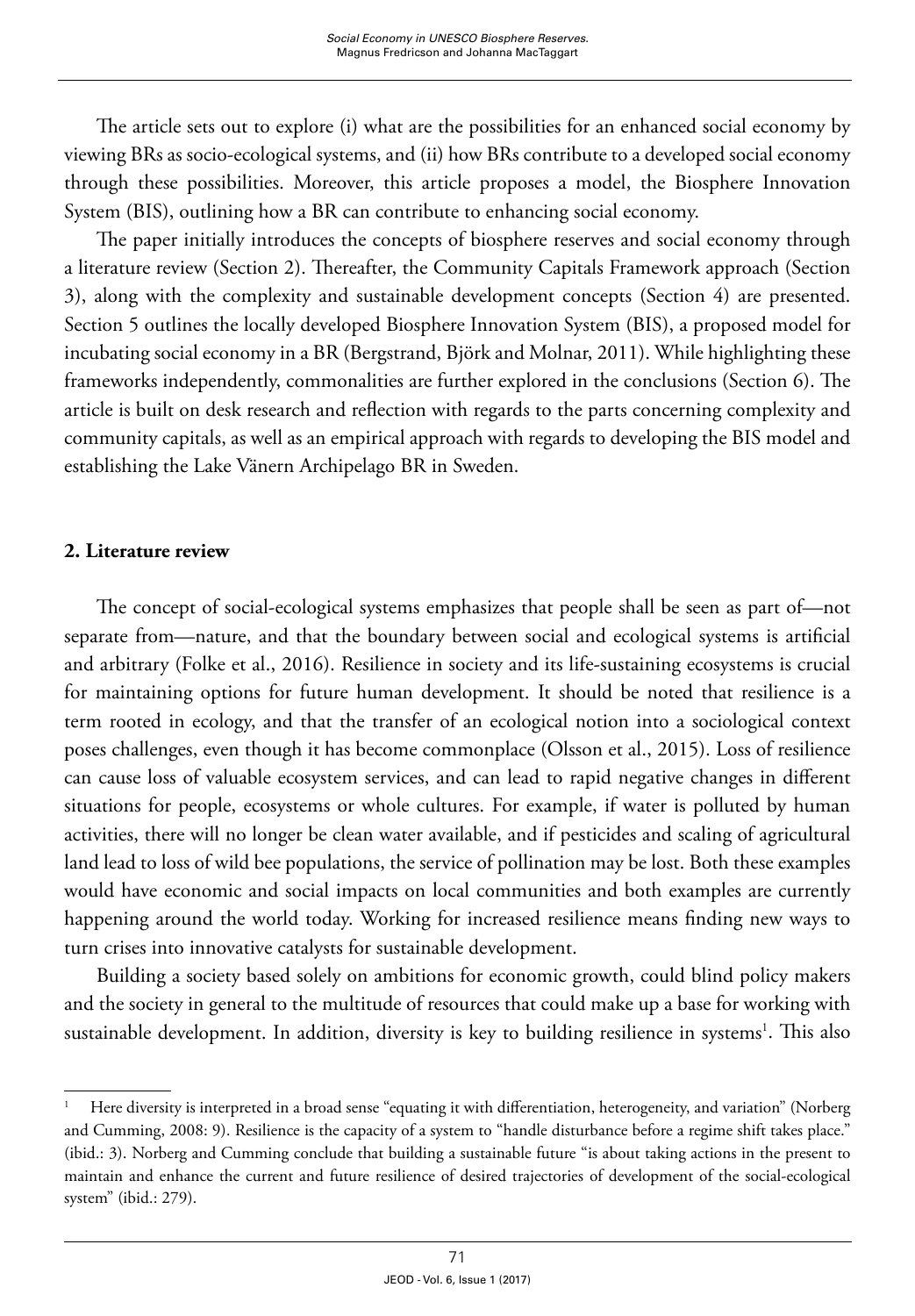apply to the way we view resources. Within the EU, there is a drive towards establishing a bio-based economy, where all physical resources are renewable, i.e. based on ecosystem services (European Commission, 2012). This is, indeed, one key ingredient to building a sustainable, fossil free, future and could well result in economic growth for areas that are struggling today. However, without a social entrepreneurship re-investment model, the associated economic growth might not contribute to social sustainability or local development.

# **3. The Community Capitals Framework**

Professors Jan and Cornelia Flora of Iowa State University identify social capital, also referred to as "Entrepreneurial Social Infrastructure" (ESI), as a key factor contributing to a community's capacity to work together for the common good, i.e. a sustainable development (Flora and Flora, 1993). Strengthening social capital or, as later described "community capitals", will increase a community's capacity, thus creating opportunities for more effective interventions by public sector or others. Flora and Flora have further developed their thinking on social capital and established the Community Capitals Framework, a seven-perspective approach to resources within a community (Flora, n.d.). In their work, the authors apply a narrative and qualitative approach when assessing community capitals (ibid.). Interviews and conversations are paramount. Statistics and the local paper are other important sources when assessing capitals and understanding a local community.

In the Community Capitals Framework, capital is viewed as a set of collective resources, not just individual property. The types of capital are shown in a particular order, with natural capital (the natural environment), being the first and the basis for all the others, emphasizing the abovementioned notion of BRs as socio-ecological systems. In our work, we have expanded the understanding of natural capital as addressed by Flora and Flora, and refer to it as ecosystems based capital instead, to suit current strategies at both national and EU level. The seven types of capital are briefly introduced below:

- *Ecosystems based capital* includes air quality and the quality and quantity of water and soil, biodiversity, and the landscape. It can be viewed as a set of resources to be extracted or as a source of life that needs to be tended and cared for, depending on a group's cultural capital.
- *Cultural capital* determines how communities and groups within communities see the world, how they connect the seen and the unseen, what they take for granted and what they think is possible to change. Cultural capital is often highly determined by and determines natural capital.
- *Human capital* represents the skills, abilities, and knowledge that each human being possesses in a community.
- *Social capital* consists of interactions among people and groups for mutual support. It involves trust, shared norms, reciprocity, and working together. Social capital has two dimensions: bridging is the linking of local groups or institutions to resources and external partners with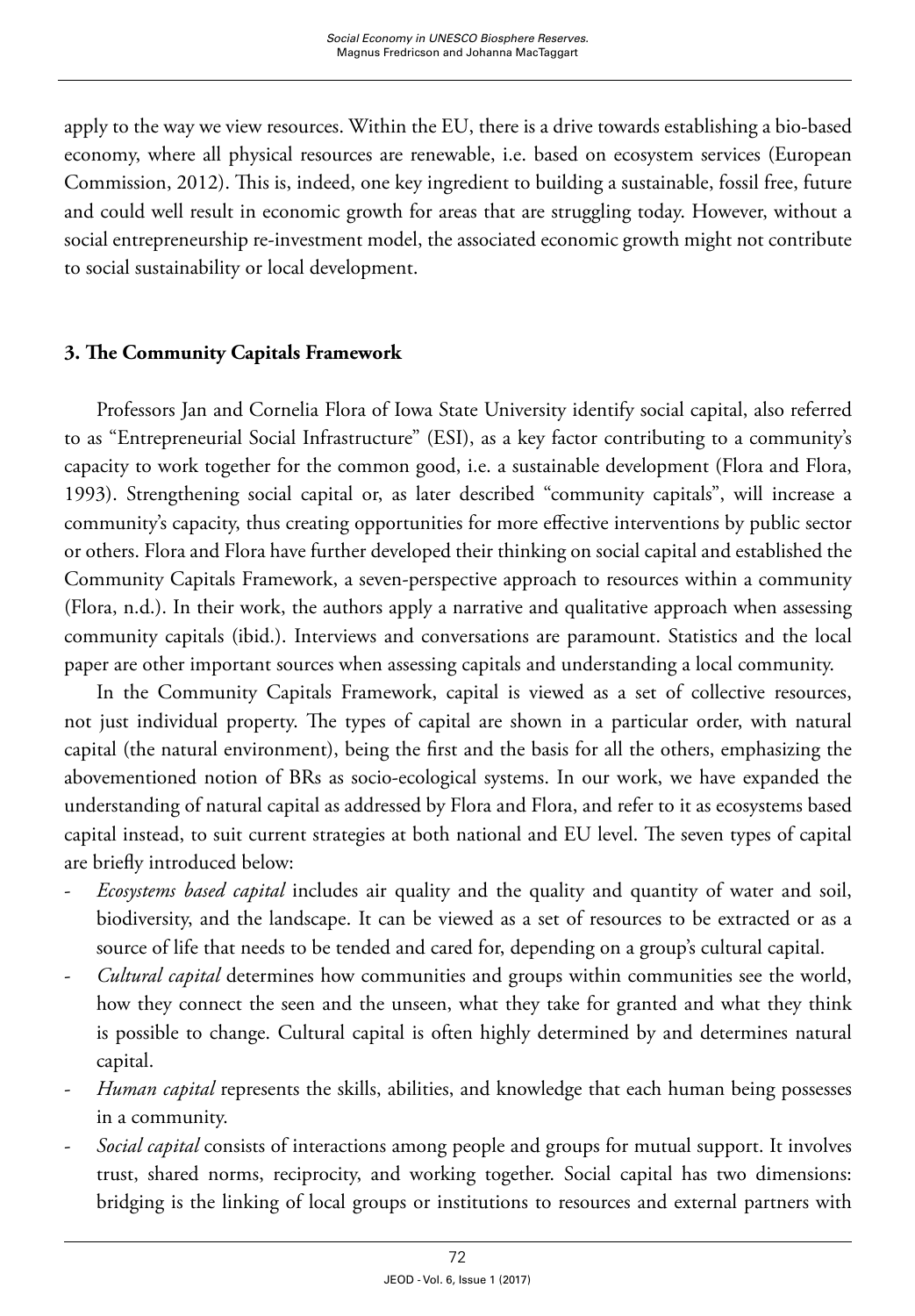similar goals; bonding is the strengthening of internal organization and the capacity to take collective action based on the common backgrounds and experiences of the individuals or groups involved.

- *Political capital* refers to the codification of community's norms and values into standards that are supported by rules and regulations, which are enforced equally.
- *Financial capital* is the financial instruments, including but not limited to money that can be easily traded and monetized.
- *Built capital* refers to technology, infrastructure, tools, and machinery. While an individual can accumulate tools and machinery, collective goods such as roads, water systems, school buildings, and community centres, are generally best generated by a community working together.

## **4. Complexity and sustainable development**

The connection and interplay between ecological wellness and social development is a vital part of understanding sustainability. This dates back to the Brundtland Commission<sup>2</sup> and their definition of a sustainable development in 1987, based on the notion of "meeting essential human needs" (UN, 1987). A more recent definition is based on a "good life within planetary boundaries". According to Raworth (2017, no pagination), "Humanity's 21st century challenge is to ensure that every person has the resources they need to meet their human rights, while collectively we live within the ecological means of this one planet". The doughnut of planetary and social boundaries is a playfully serious approach to framing that challenge. This is a model based on the theory of Planetary Boundaries (Rockström et al., 2009).

Chris Mowles has pointed out that all human interaction is non-linear, meaning that human interaction will not play out in accordance with strict mechanistic sets of rules, but rather be complex (Mowles, 2012). The same could be said about many aspects of the life in the BR. In fact, pursuing a sustainable development will involve addressing complexity and managing conflicts of interests. (Kates Parris and Lieserowitz, 2005; Norberg and Cumming, 2008).

Holling (2001) presents a framework where socio-ecological and other complex systems move between two polarities denoted as poverty and rigidity traps, where lock-in prevents desired or needed development (Norberg and Cumming, 2008). The rigidity trap is based in lack of capacity for adaptation and dynamics. Björling (2016) has pointed out that the poverty trap is constituted by scarcity of resources, mandate, competencies and more. When a community is placed in a peripheral position where the multitude of capitals described above is neglected, it creates fragile situations. An example from an ecological system is the savannah where human over- and misuse flips it from a functioning ecosystem to a seemingly irreversible state of erosion, decreasing biodiversity and

<sup>&</sup>lt;sup>2</sup> Fromally known as the United Nations World Commission on Environment and Development (WCED).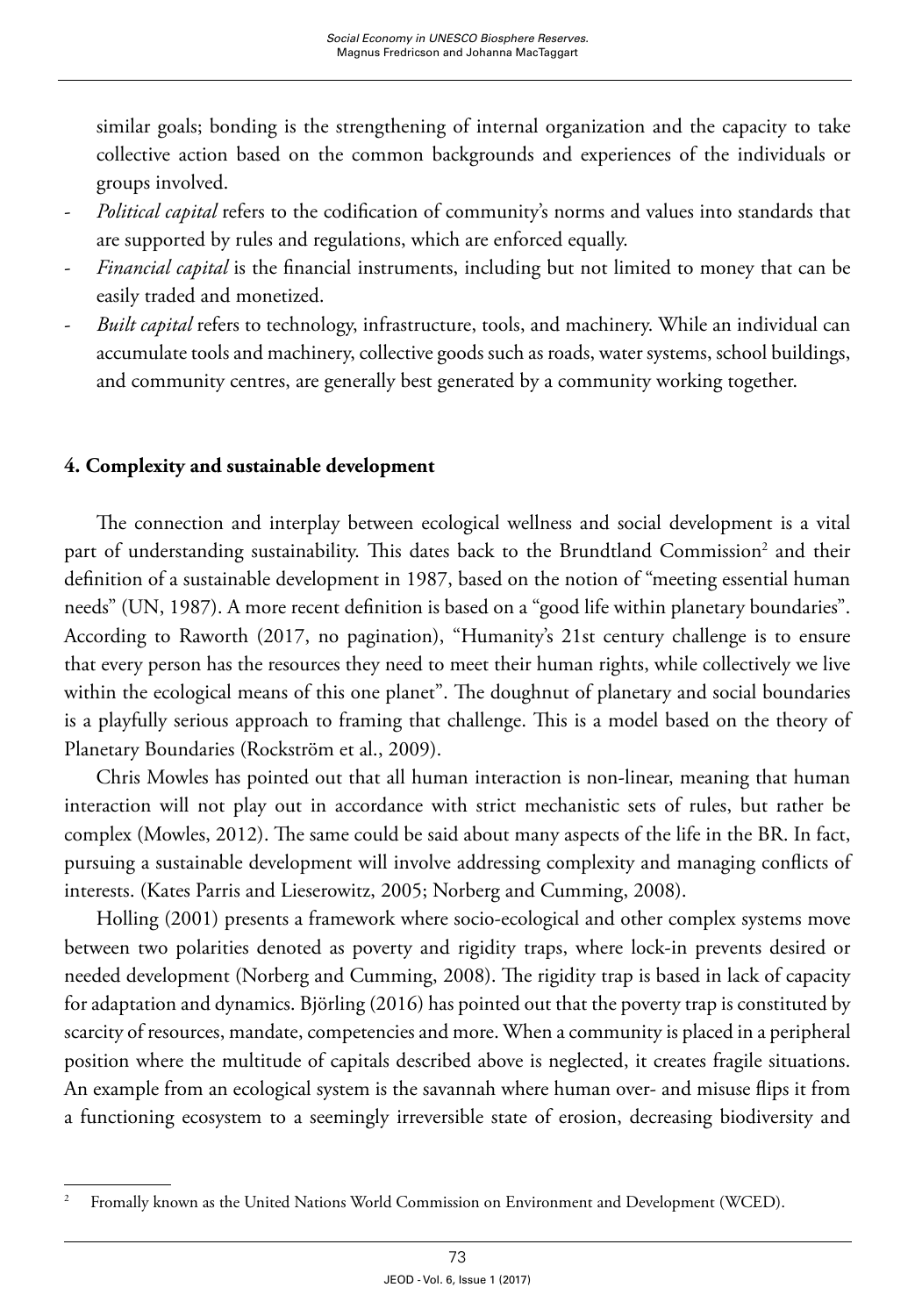more (Holling, 2001). Obviously, the same type of collapse could occur in a community that is traumatized in different ways, i.e. by effects from concentrating and expanding urbanization or other transformational processes (Brenner, 2013).

Breaking out of a poverty or rigidity trap is one way of understanding challenges facing attempts to build a sustainable society, where establishing a social economy is an integral part. Interventions to achieve this would include, but not be limited to, adding resources and combining existing resources in a new way, commonly known as innovating. There is a case to be made that sustainable development requires transformation rather than incremental change (Holmberg et al., 2012). Innovation is a means to support the necessary transformation. Ways to strengthen capacities for this include better information processes, establishing networks and increasing diversity. Or, in other ways expanding abilities for playful (creative) experimentation, thus establishing social learning processes.

As it turns out, according to Holling (2001), strategies for addressing complex challenges would have to include the following aspects:

- Being as simple as possible but not simpler, enabling communication and understanding.
- Being dynamic rather than static, moving away from monitoring the past and rather evaluating the future and increase governance.
- Embracing uncertainty and unpredictability, the essence of complexity.

Connecting these realizations on complexity with the Community Capitals Framework indicates that investments in bridging and bonding social capital, as well as political capital, are means to strengthen information processes and networks. Striving for a dynamic inclusive approach and handling uncertainty and unpredictability would require investments, indeed changes, in the cultural capital. The cultural capital is often surveyed and understood as the answer to questions like: in this situation and set of circumstances, what is actually possible to develop or change? Furthermore, investments in human capital will increase the capacity to address complexity in a way that is "simple enough, but not too simple".

## **5. The BR application: Biosphere Innovation System (BIS)**

Establishing the Lake Vänern Archipelago BR in Sweden, working towards a UNESCO designation, was a process of several years between 2005 and 2010. The process was actively involving local communities, individuals and wide range of stakeholders. During this time, several projects and activities were initiated. Some have been more successful and long-lasting than others. Harvesting lessons learned and analysing key components that act together to enhance social economics, was an important focus in the early days of the BR. In fact, it was under this perspective that the organization model of the future BR was agreed, i.e. a non-profit, non-governmental organization with a democratic governance. Indeed, the whole strategy and approach of the Lake Vänern Archipelago BR is based on the BIS-model hereby presented.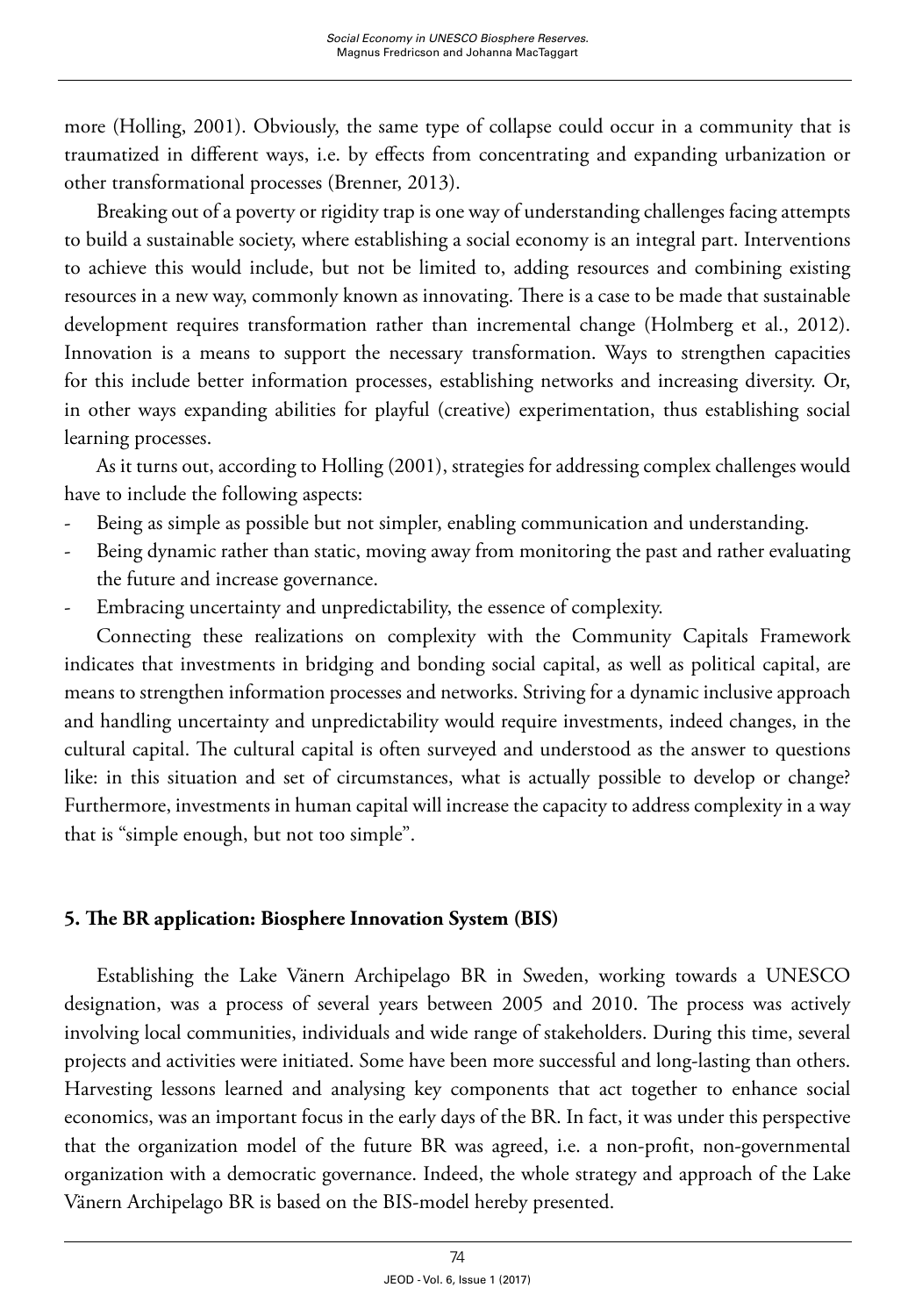The purpose of an *innovation system* is to promote development through providing support for innovations and entrepreneurs. An innovation system typically consists of a set of components such as actors, networks and institutions that are mutually interdependent. The actors could be divided into the three subgroups: production (i.e. enterprises, civil society organizations etc.), knowledge infrastructure (i.e. universities, research facilities, traditional place based knowledge, etc.), and supporting structures (i.e. public sector actors at local, national and international level). These actors are involved in a complex system of formal and informal networks, both within and between various interfaces. Innovation is not always born from formal, functional relationships, but rather from harmonious co-existence and co-creation of different actors. Establishing and maintaining an innovation system will hence include reinforcing trusting relationships between different actors, thus strengthening social capital, to create an effective ESI as described above. The conditions for the emergence of such relationship between the actors are determined largely by how the surrounding social institutions work and act. Social institutions in this context refer to the formal or informal rules (i.e. laws, policies, strategies, ideologies, etc.) that govern the behaviour of individuals and organizations. Based on research on processes within BRs, local participation seems to enhance and improve integration of multi-stakeholder approaches, thus have a positive effect on fostering sustainable development (Schultz, 2009). The BR organizations, as social institutions and drivers of social economy, inspire, motivate and mediate stakeholders towards a common goal, enabling stronger social contexts to evolve and make a foundation for social innovation.

BRs, as stated above, are model areas for sustainable development and should therefore be managed and measured as *unique assets* for long-term sustainable community development and the creation of resilient livelihoods. Entrepreneurs could serve as driving mechanisms for such a development in BRs if they interpret and exercise the core values of the BR in their business plans and practices. An innovation system within a BR would then include "extra" structures to enable and employ entrepreneurship of this sort, building on a multi perspective view on resources. It should be duly noted here, that supporting entrepreneurs is an obvious investment in human capital, which evokes (re-)investment of financial capital.

Biosphere entrepreneurship would derive from societal or other sustainability linked challenges. These enterprises exist to create social or other non-fiscal and environmental benefits while also creating financial returns. The Biosphere Innovation System (BIS) is designed to support the development of this kind of entrepreneurship (Bergstrand, Björk and Molnar, 2011). The driving force and vision behind BIS is an innovation system with scalable capabilities enabling global impact, in part achieved by transferring knowledge to other BRs through the UNESCO World Network of Biosphere Reserves (WNBR), since each BR has a mission from UNESCO to contribute with successful models of sustainable development, in terms of disseminating new knowledge, experiences and practical application.

A BIS therefore includes a set of values based in the BR as well as actors and activities that strengthen development of new businesses which focus on sustainable use and enhancement of the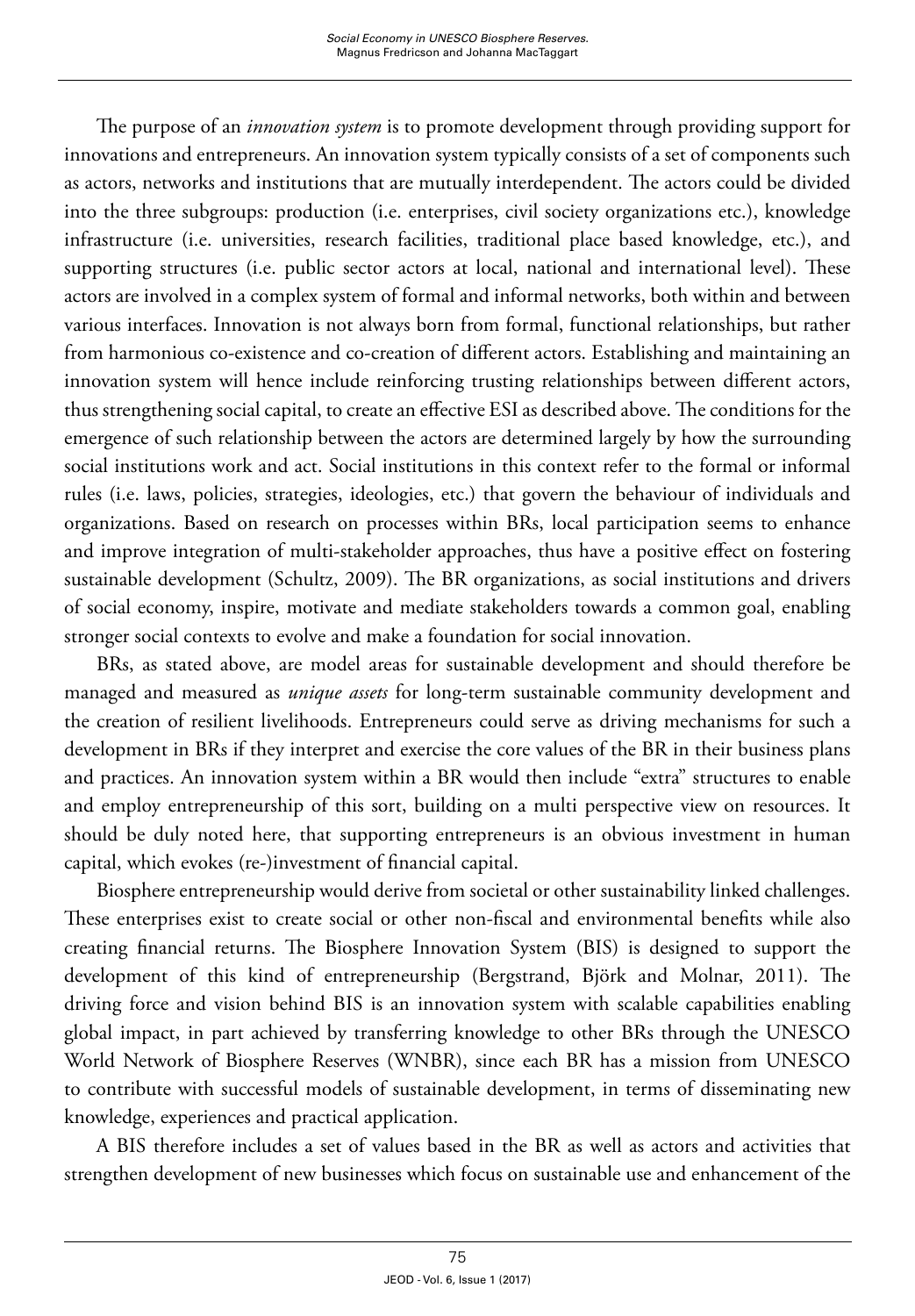capacity of ecosystems to produce goods and services. The innovation system is strategically designed to enhance social capital. In practice, a BIS is composed of the following four parts (Bergstrand, Björk and Molnar, 2011):

- A *research and development environment* where theory, practice, and traditional knowledge are closely linked. This component is based on knowledge perspectives that build on specialization in different functions, diversity of activities and collaboration. It is a research and development environment designed to study and illustrate the basic structures needed for BIS to be successful. It describes the BR assets and resources related to the knowledge base, economic base, market size, social capital, quality of life, etc.
- A facilitated *forum for BR entrepreneurs*, strengthening networks, i.e. social capital. The forum may be virtual and/or physical, supporting the creation of new and strengthening existing businesses as well as providing networking opportunities. The forum provides opportunities for exploring innovative sustainable ways to utilize and enhance different local resources, including ecosystem services. It is characterized by the fact that it is inclusive, non-formal and open. The forum serves as a flexible venue for entrepreneurs where they can—in their own home environment—communicate with each other and with corresponding structures in other biosphere reserves. In addition, it provides an opportunity for citizens with innovative ideas to test them in a professional context through "open innovation". This kind of forum can also provide a physical location for targeted events such as public seminars, exhibitions, etc.
- A system providing *financial support* for existing and potential BR entrepreneurs. Financial capital is important for business development and regional growth. Successful entrepreneurship is not only closely linked to the availability of skilled labour and functional competitive markets, but also to access to capital markets and financial institutions. One of the main mandates of the BIS is to demonstrate that it is possible and profitable to invest in the utilization, re-investment in and enhancement of ecosystem services and other resources within the BR. Venture capitalists, banks, and funds could, i.e. be invited to invest in a "BIS fund" and in the entrepreneurial activities that are tied to the system. The results, in the form of practical experiences, may then be disseminated and implemented in other BRs.
- A *learning platform for policy makers and citizens*. As the world moves into more and more complexity, learning and local development will have to address the challenges posed by this evolutionary dynamic. The BIS just might prove to be simple and dynamic enough, enabling communication and dialogue as outlined above. Strengthening both human and social capital through learning processes is a vital part of the innovation system. Learning also affects the cultural capital of a community by altering the understanding of what is possible.

The BIS takes one step further in exploring models supporting a sustainable development in society. BRs have many inherent qualities, in which learning processes can be showcased. BR entrepreneurs, on the other hand, add value to the system by focusing on societal and environmental values in addition to economical directly in their business model. The innovation system itself should be seen as a supportive structure for social economics, in which important actors in society such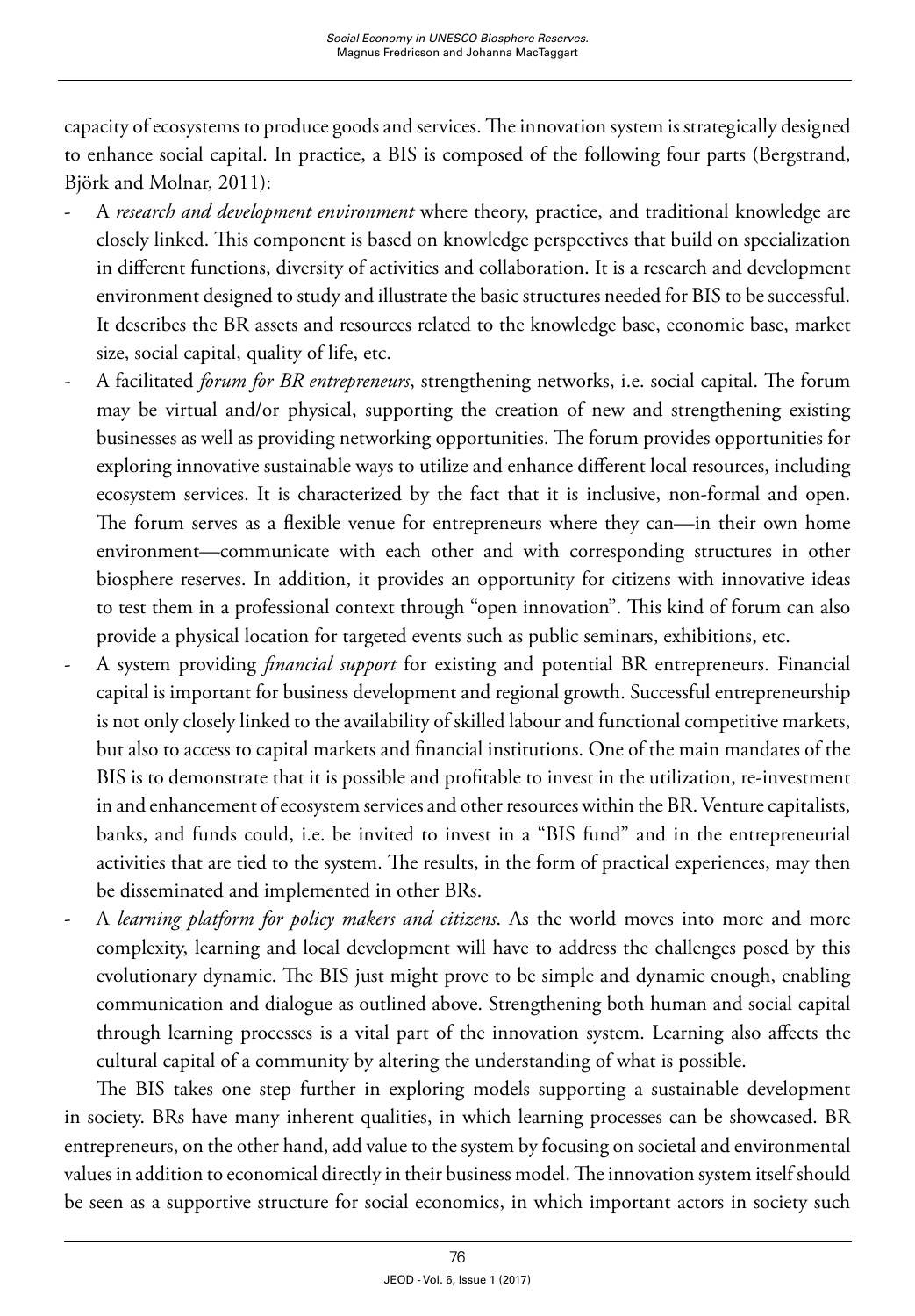as entrepreneurs, universities, financial institutions, municipalities, civic society and consumers are involved (Holmberg et al., 2012).

#### **6. Discussion and conclusions**

This article explores the possibilities for an enhanced social economy arising from viewing biosphere reserves (BRs) as socio-ecological systems, where people are part of, not separate from nature. Possibilities would include introducing a multi perspective view on resources to stakeholders and policymakers, enabling escapes from scarcity traps and other lock-ins. Where a multitude of resources are surveyed, valued and put into play a sustainable development is made possible. The designated role of BRs as model areas for sustainable development calls for foresight and a measure of progressive action based on these insights within the WNBR and reserves.

New possibilities to break lock-ins arise when resources are combined in new ways. The (re-)combination of resources is commonly referred to as innovation. Combining resources, that is innovating, for transformation or as previously described in this text "expanding abilities for playful experimentation thus establishing social learning processes" requires suitable arenas, where a BR could provide or even be one. A BR might also be a suitable scale for this kind of experimentation enabling a "simple enough but not to simple" approach as outlined above. The Biosphere Innovation System (BIS) is a model for achieving this.

In light of the above, we propose future research which aim at quantifying the impact on BRs in the social economy, as well as developing approaches to support BRs efforts in promoting social economy using the BIS model.

## **References**

- ASC (2013). Social Enterprise & Biosphere Reserves Development Framework. Edinburgh Scotland, UK: Assist Social Capital CIC. Author: C. Campbell. Available at: [http://social-capital.net/wp-content/uploads/2014/03/SEBR-](http://social-capital.net/wp-content/uploads/2014/03/SEBR-Final.pdf)[Final.pdf](http://social-capital.net/wp-content/uploads/2014/03/SEBR-Final.pdf) [Accessed: May 2017].
- Bergstrand, B.O., Björk, F. & Molnar, S. (2011). Biosphere Entrepreneurship: A Pilot Study on social entrepreneurship in the biosphere reserve Lake Vänern Archipelago and Mount Kinnekulle, Sweden. Available at: [http://media.](http://media.vanerkulle.org/2013/09/297_BiosphereEntrepreneurship-A-Pilot-Study-Webversion.pdf) [vanerkulle.org/2013/09/297\\_BiosphereEntrepreneurship-A-Pilot-Study-Webversion.pdf](http://media.vanerkulle.org/2013/09/297_BiosphereEntrepreneurship-A-Pilot-Study-Webversion.pdf) [Accessed: May 2017].
- Björling, N. (2016). Sköra stadslandskap: planeringsmetoder för att öppna urbaniseringens rumsliga inlåsningar. Chalmers Architecture.
- Brenner, N. (2013). Theses on Urbanization, *Public Culture*, 25(1-69): 85-114. DOI: https://doi.org/10.1215/08992363- 1890477
- Fey, S. & Flora, C. (2006). Using Community Capitals to Develop Assets for Positive Community Change, Retrieved from: http:// srdc.msstate.edu/fop/levelthree/trainarc/socialcapital/communitycapitalstodevelopassets-emeryfeyflora2006.pdf [Accessed: May 2017]
- European Commission (2012). Innovating for Sustainable Growth: A Bioeconomy for Europe, COM(2012)60 final.